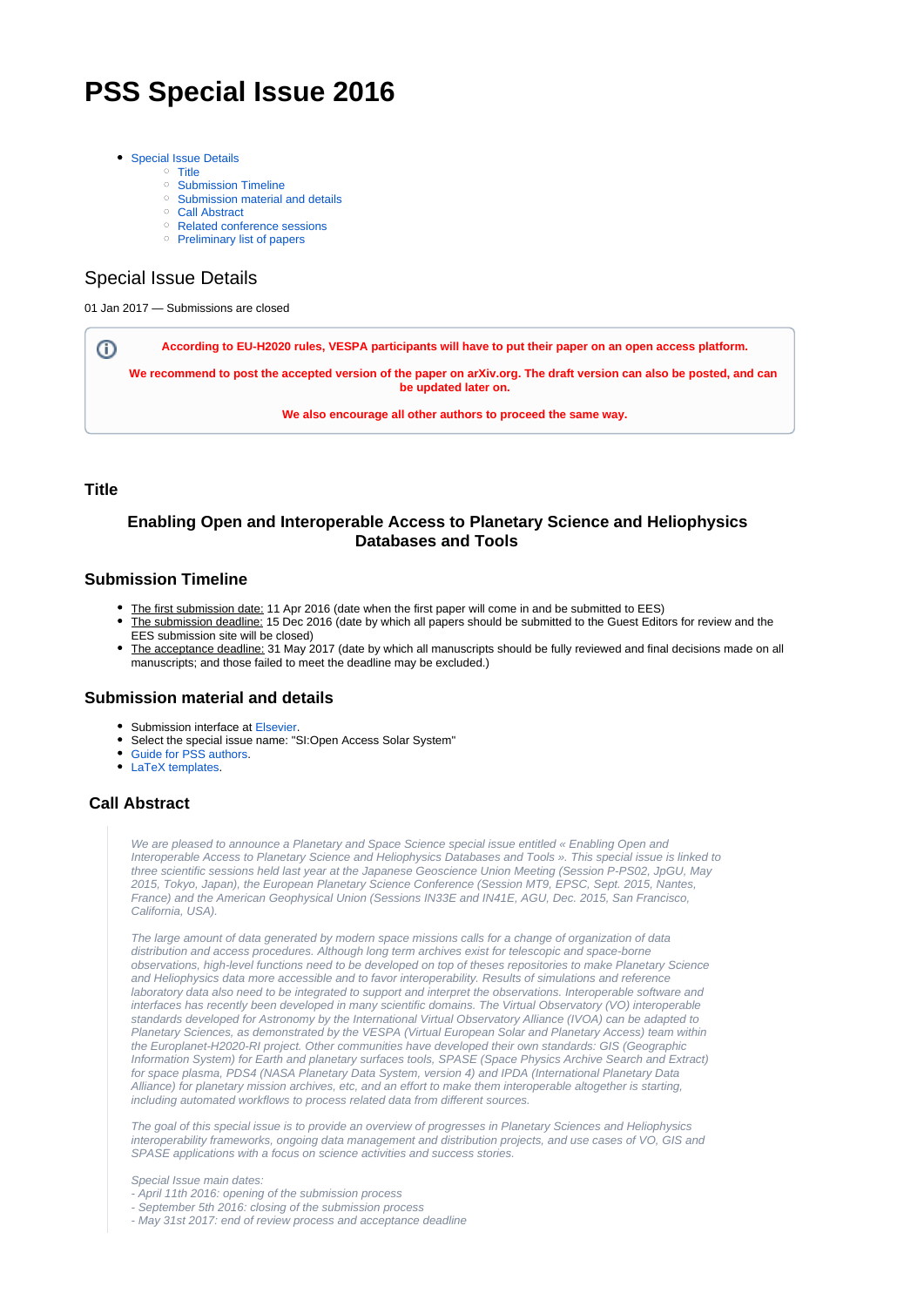Sincerely, Baptiste Cecconi (Guest Editor) Aaron Roberts (co-Guest Editor) Yukio Yamamoto (co-Guest Editor)

## <span id="page-1-0"></span>**Related conference sessions**

| Date           | <b>Place</b>   | <b>Conference Name</b>                                                                     |
|----------------|----------------|--------------------------------------------------------------------------------------------|
| May 2015       | Tokyo, Japan   | Japanese Geoscience Union 2015 (JpGU-2015)                                                 |
| September 2015 | Nantes, France | European Planetary Science Conference 2015 (EPSC-2015)                                     |
| December 2015  |                | San Francisco, California, USA   American Geophysical Union Fall Meeting 2015 (AGUFM-2015) |

## <span id="page-1-1"></span>Preliminary list of papers

| <b>Authors</b>                                               | <b>Title</b>                                                                                                       | Paper<br>number     | Link to<br>paper (DOI<br>or arXiv)                                                                                                                                                    | <b>Status</b>    |
|--------------------------------------------------------------|--------------------------------------------------------------------------------------------------------------------|---------------------|---------------------------------------------------------------------------------------------------------------------------------------------------------------------------------------|------------------|
| <b>Baptiste Cecconi,</b><br>Aaron Roberts,<br>Yukio Yamamoto | Introduction to Special Issue                                                                                      |                     |                                                                                                                                                                                       | <b>IN PRESS</b>  |
| Stéphane Erard et al                                         | VESPA: a community-driven Virtual Observatory in Planetary Science                                                 | PSS_2016<br>$-358$  | (DOI) 10.1016/j.<br>pss.2017.05.013<br>(arXiv)<br>1705.09727<br>Your<br>personalized<br>Share Link (up<br>to $\sim$ 15/2/18):<br>https://authors.<br>elsevier.com/a<br>/1WKRd7lblb2Gf | <b>IN PRESS</b>  |
| Vincent Génot, et al                                         | Science data visualization in planetary and heliospheric contexts with<br>3DView                                   | PSS_2016<br>_277    | (DOI) 10.1016/j.<br>pss.2017.07.007<br>(Open Access)                                                                                                                                  | <b>IN PRESS</b>  |
| Alexis Rouillard, et al                                      | A propagation tool to connect remote-sensing observations with in-<br>situ measurements of heliospheric structures | PSS_2016<br>$-339$  | (DOI) 10.1016/j.<br>pss.2017.07.001<br>(arXiv)<br>1702.00399                                                                                                                          | <b>TRANFERED</b> |
| Vincent Génot, et al                                         | TREPS, a tool for coordinate and time transformations in space<br>physics                                          | PSS_2016<br>_320    | (DOI) 10.1016/j.<br>pss.2017.06.002<br>(Open Access)                                                                                                                                  | <b>IN PRESS</b>  |
| <b>Alan Macfarlane</b><br>(ESA)                              | Improving accessibility and discovery of ESA planetary data through<br>the new Planetary Science Archive           | PSS_2016<br>$-342$  |                                                                                                                                                                                       | <b>IN PRESS</b>  |
| Besse, et al. (ESA)                                          | ESA's Planetary Science Archive: Preserve and Present Reliable<br>Scientific Data sets                             | PSS 2016<br>_341    |                                                                                                                                                                                       | <b>IN PRESS</b>  |
| M. Barthélémy, et al<br>(ESA)                                | ROSETTA: How to archive more than 10 years of mission                                                              | PSS_2016<br>$-105$  |                                                                                                                                                                                       | <b>IN PRESS</b>  |
| <b>Trent Hare et al</b>                                      | Interoperability in Planetary Research for Geospatial Data Analysis                                                | PSS_2016<br>_289    | (DOI) 10.1016/j.<br>pss.2017.04.004                                                                                                                                                   | <b>IN PRESS</b>  |
| Baptiste Cecconi, et<br>al                                   | Juno-Ground-Radio Observation Support Tools                                                                        | PSS_2016<br>$\_360$ | online version<br>(read-only)                                                                                                                                                         | <b>CANCELED</b>  |
| Baptiste Cecconi, et<br>al                                   | VOEvent for planetary sciences                                                                                     | PSS_2016<br>279     | online version<br>(read-only)                                                                                                                                                         | <b>CANCELED</b>  |
| Stéphane Erard et al                                         | Planetary spectroscopy tools in the VO                                                                             |                     |                                                                                                                                                                                       | <b>CANCELED</b>  |
| Nicolas André et al                                          | Virtual Planetary Space Weather Services offered by the Europlanet<br>H2020 Research Infrastructure                | PSS_2016<br>$-343$  | (DOI) 10.1016/j.<br>pss.2017.04.020                                                                                                                                                   | <b>IN PRESS</b>  |
| Nicolas André et al                                          | 3DView use case: In-situ detection of geysers during Cassini<br>Enceladus flybys                                   |                     |                                                                                                                                                                                       | <b>CANCELED</b>  |
| Nicolas André et al                                          | Europlanet tools and data in support of the Juno mission                                                           |                     |                                                                                                                                                                                       | <b>CANCELED</b>  |